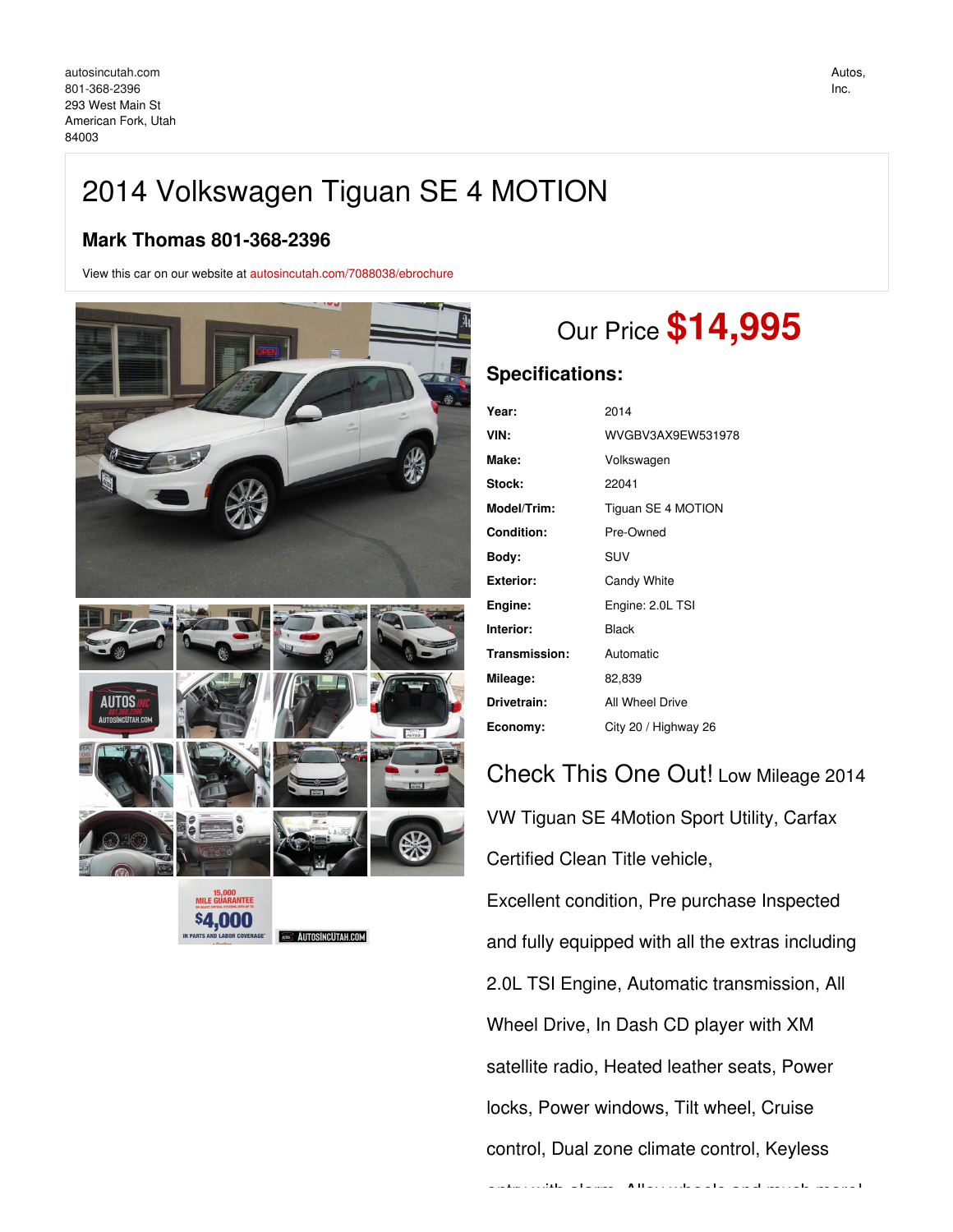entry with alarm, Alloy wheels and much more! It is priced to sell at \$14,995 and includes a 15,000 mile guarantee! We have the best prices anywhere! Don't miss this one! Call or Text Mark at 801-368-2396 for more information. Visit us on the web at autosincutah.com



Check Out Our Google [Reviews](https://goo.gl/8uQi3A)

2014 Volkswagen Tiguan SE 4 MOTION Autos, Inc. - 801-368-2396 - View this car on our website at[autosincutah.com/7088038/ebrochure](https://autosincutah.com/vehicle/7088038/2014-volkswagen-tiguan-se-4-motion-american-fork-utah-84003/7088038/ebrochure)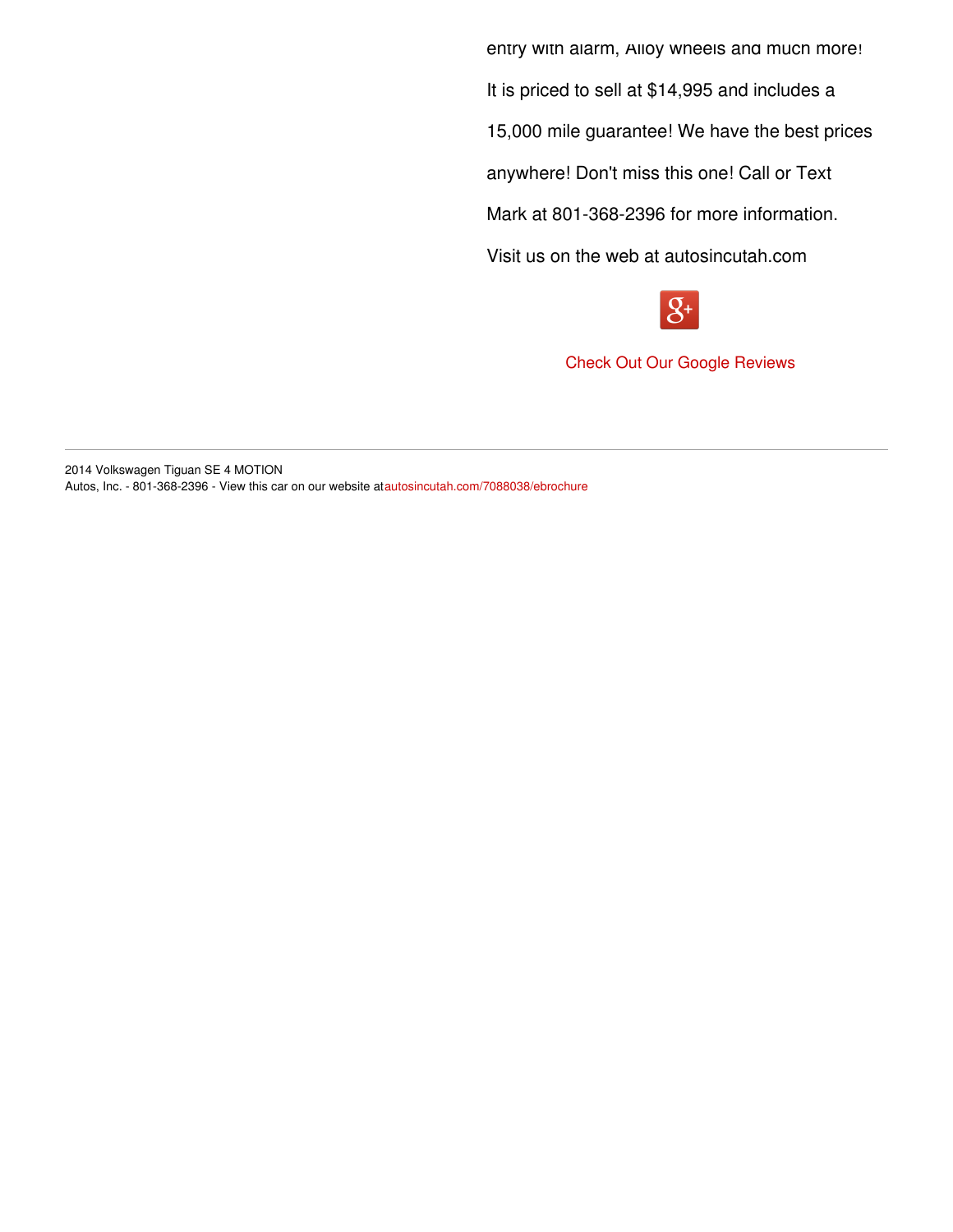



### 2014 Volkswagen Tiguan SE 4 MOTION

Autos, Inc. - 801-368-2396 - View this car on our website at[autosincutah.com/7088038/ebrochure](https://autosincutah.com/vehicle/7088038/2014-volkswagen-tiguan-se-4-motion-american-fork-utah-84003/7088038/ebrochure)

## **Installed Options**

### **Interior**

- 2 Seatback Storage Pockets- 4 12V DC Power Outlets
- 40-20-40 Folding Split-Bench Front Facing Manual Reclining Fold Forward Seatback Rear Seat w/Manual Fore/Aft
- 6-Way Driver Seat -inc: Manual Height Adjustment, Fore/Aft Movement and Manual Lumbar **Support**
- 6-Way Passenger Seat -inc: Manual Recline, Height Adjustment, Fore/Aft Movement, Manual Lumbar Support and Fold Flat
- Air Filtration- Analog Appearance- Car-Net Selective Service Internet Access
- Cargo Area Concealed Storage- Cargo Space Lights- Carpet Floor Trim- Compass
- Cruise Control- Day-Night Rearview Mirror- Delayed Accessory Power
- Driver And Passenger Visor Vanity Mirrors w/Driver And Passenger Illumination
- Driver Foot Rest- FOB Controls -inc: Cargo Access- Fade-To-Off Interior Lighting
- Front And Rear Map Lights- Front Center Armrest and Rear Center Armrest w/Pass-Thru
- Front Cupholder- Front Seats w/Leatherette Back Material and Manual Driver Lumbar
- Full Carpet Floor Covering -inc: Carpet Front And Rear Floor Mats Full Cloth Headliner
- Full Floor Console w/Covered Storage, Full Overhead Console w/Storage and 4 12V DC Power Outlets
- Gauges -inc: Speedometer, Odometer, Engine Coolant Temp, Tachometer, Trip Odometer and Trip Computer

- HVAC -inc: Underseat Ducts and Console Ducts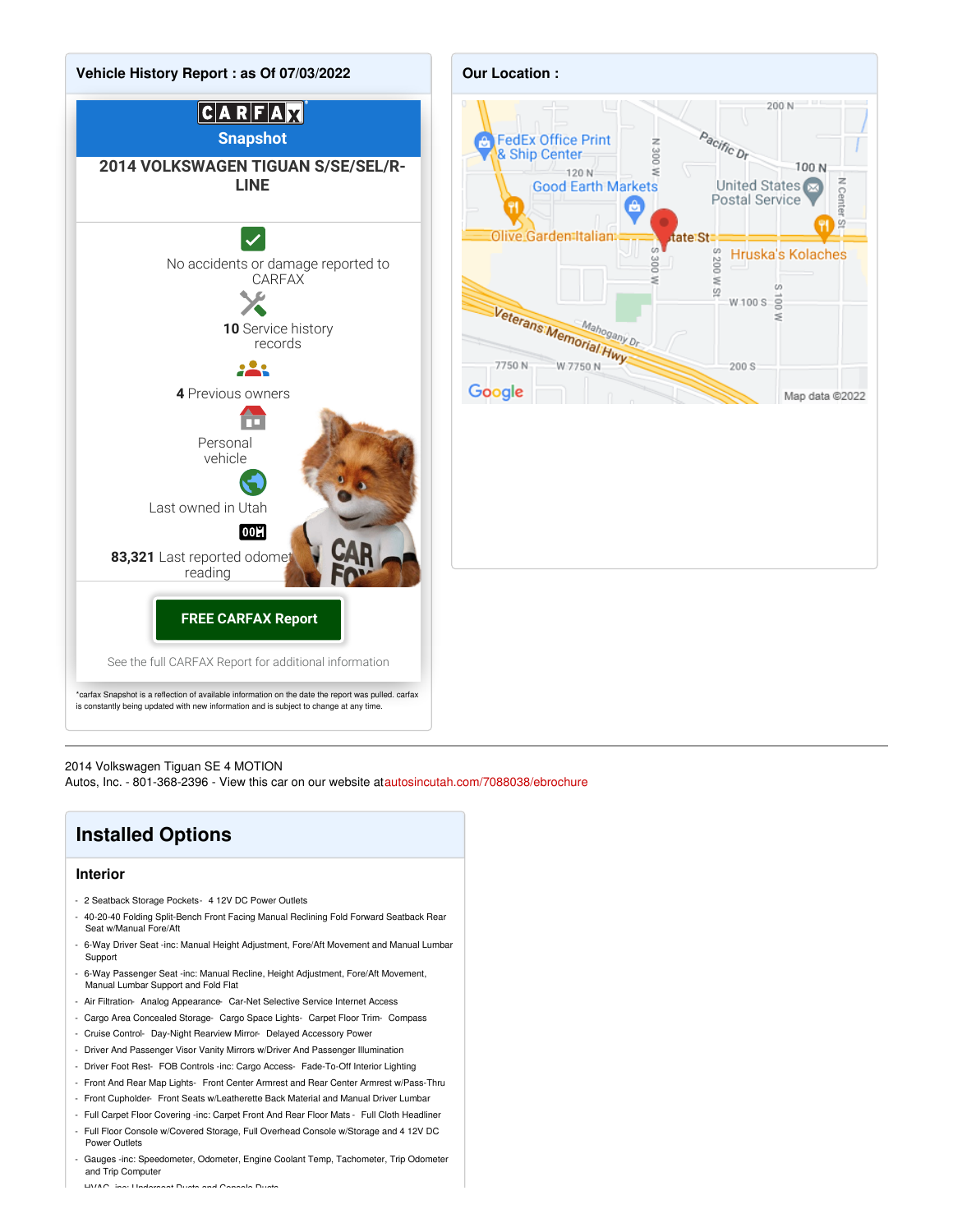- HVAC -inc: Underseat Ducts and Console Ducts
- Heated Front Bucket Seats -inc: power driver seat recline Illuminated Locking Glove Box
- Immobilizer III Engine Immobilizer
- Instrument Panel Covered Bin, Dashboard Storage, Refrigerated/Cooled Box Located In The Glovebox, Driver / Passenger And Rear Door Bins
- Interior Trim -inc: Metal-Look Instrument Panel Insert, Metal-Look Door Panel Insert and Aluminum/Metal-Look Interior Accents
- Leather Steering Wheel- Leather/Metal-Look Gear Shifter Material
- Leatherette Door Trim Insert
- Manual Adjustable Front Head Restraints and Manual Adjustable Rear Head Restraints
- Manual Air Conditioning- Manual Tilt/Telescoping Steering Column
- Outside Temp Gauge- Perimeter Alarm
- Power 1st Row Windows w/Front And Rear 1-Touch Up/Down
- Power Door Locks w/Autolock Feature- Power Fuel Flap Locking Type
- Power Rear Windows and Fixed 3rd Row Windows- Rear Cupholder
- Remote Keyless Entry w/Integrated Key Transmitter, Illuminated Entry and Panic Button
- Remote Releases -Inc: Power Cargo Access- Rigid Cargo Cover
- Smart Device Integration- Systems Monitor- Tracker System- Trip Computer
- V-Tex Leatherette Seating Surfaces- Valet Function

#### **Exterior**

- Aero-Composite Halogen Daytime Running Headlamps
- Black Bodyside Cladding and Black Wheel Well Trim Body-Colored Door Handles
- Body-Colored Front Bumper
- Body-Colored Power Heated Side Mirrors w/Manual Folding and Turn Signal Indicator
- Body-Colored Rear Bumper w/Black Rub Strip/Fascia Accent- Chrome Grille
- Chrome Side Windows Trim and Black Front Windshield Trim Clearcoat Paint
- Compact Spare Tire Mounted Inside Under Cargo- Deep Tinted Glass
- Fixed Rear Window w/Fixed Interval Wiper and Defroster- Front License Plate Bracket
- Fully Galvanized Steel Panels- Liftgate Rear Cargo Access- Lip Spoiler
- Steel Spare Wheel- Tailgate/Rear Door Lock Included w/Power Door Locks
- Tires: 17" AS- Variable Intermittent Wipers w/Heated Jets
- Wheels w/Silver Accents w/Locks- Wheels: 17" Philadelphia Alloy

#### **Safety**

- 2 Seatback Storage Pockets- 4 12V DC Power Outlets
- 40-20-40 Folding Split-Bench Front Facing Manual Reclining Fold Forward Seatback Rear Seat w/Manual Fore/Aft
- 6-Way Driver Seat -inc: Manual Height Adjustment, Fore/Aft Movement and Manual Lumbar Support
- 6-Way Passenger Seat -inc: Manual Recline, Height Adjustment, Fore/Aft Movement, Manual Lumbar Support and Fold Flat
- Air Filtration- Analog Appearance- Car-Net Selective Service Internet Access
- Cargo Area Concealed Storage- Cargo Space Lights- Carpet Floor Trim- Compass
- Cruise Control- Day-Night Rearview Mirror- Delayed Accessory Power
- Driver And Passenger Visor Vanity Mirrors w/Driver And Passenger Illumination
- Driver Foot Rest- FOB Controls -inc: Cargo Access- Fade-To-Off Interior Lighting
- Front And Rear Map Lights- Front Center Armrest and Rear Center Armrest w/Pass-Thru
- Front Cupholder- Front Seats w/Leatherette Back Material and Manual Driver Lumbar
- Full Carpet Floor Covering -inc: Carpet Front And Rear Floor Mats Full Cloth Headliner
- Full Floor Console w/Covered Storage, Full Overhead Console w/Storage and 4 12V DC Power Outlets
- Gauges -inc: Speedometer, Odometer, Engine Coolant Temp, Tachometer, Trip Odometer and Trip Computer
- HVAC -inc: Underseat Ducts and Console Ducts
- Heated Front Bucket Seats -inc: power driver seat recline Illuminated Locking Glove Box - Immobilizer III Engine Immobilizer
- Instrument Panel Covered Bin, Dashboard Storage, Refrigerated/Cooled Box Located In The Glovebox, Driver / Passenger And Rear Door Bins
- Interior Trim -inc: Metal-Look Instrument Panel Insert, Metal-Look Door Panel Insert and Aluminum/Metal-Look Interior Accents
- Leather Steering Wheel- Leather/Metal-Look Gear Shifter Material
- Leatherette Door Trim Insert
- Manual Adjustable Front Head Restraints and Manual Adjustable Rear Head Restraints
- Manual Air Conditioning- Manual Tilt/Telescoping Steering Column
- Outside Temp Gauge- Perimeter Alarm
- Power 1st Row Windows w/Front And Rear 1-Touch Up/Down
- Power Door Locks w/Autolock Feature- Power Fuel Flap Locking Type
- Power Rear Windows and Fixed 3rd Row Windows- Rear Cupholder
- Remote Keyless Entry w/Integrated Key Transmitter, Illuminated Entry and Panic Button
- Remote Releases -Inc: Power Cargo Access- Rigid Cargo Cover
- Smart Device Integration- Systems Monitor- Tracker System- Trip Computer

- V-Tex Leatherette Seating Surfaces- Valet Function